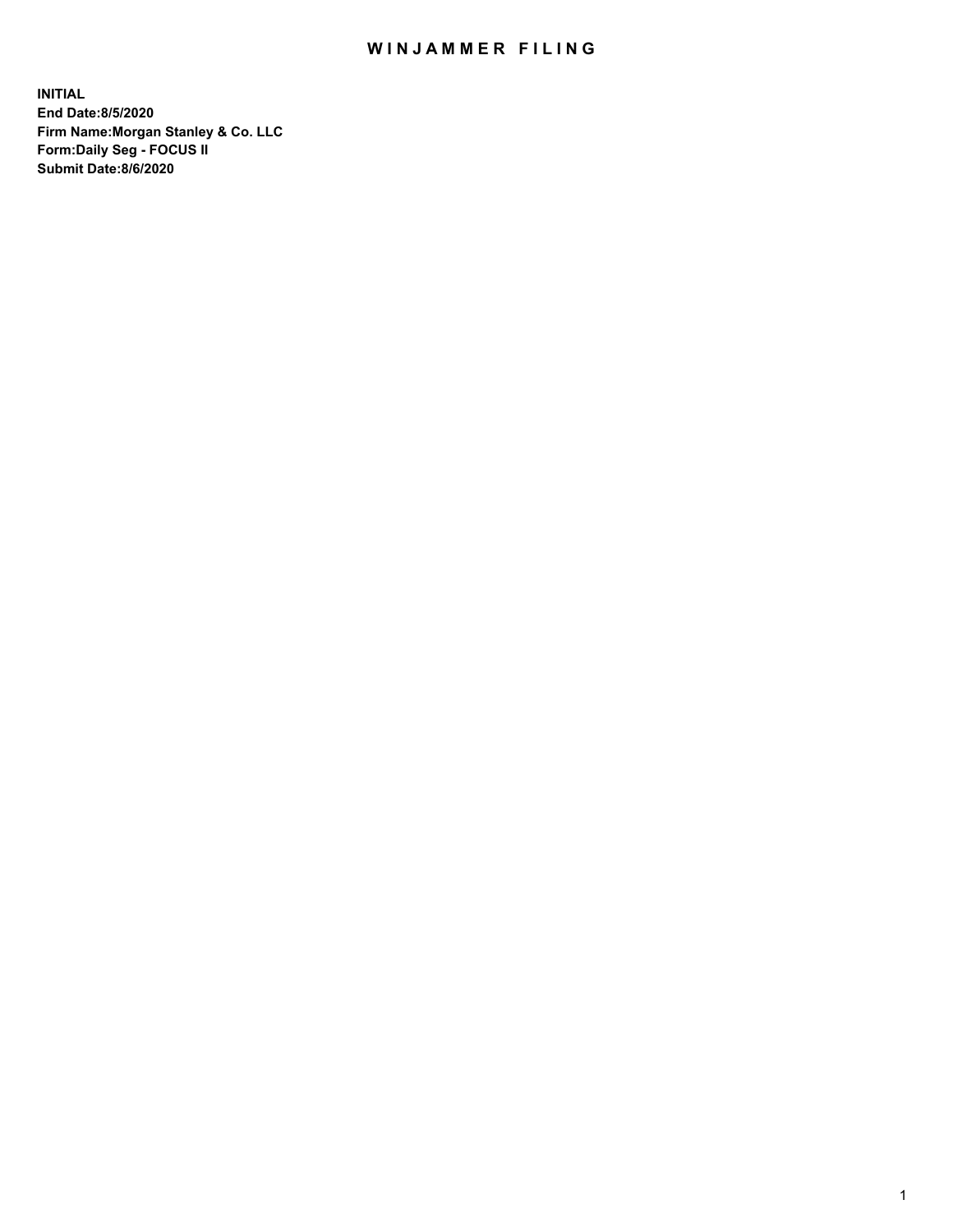**INITIAL End Date:8/5/2020 Firm Name:Morgan Stanley & Co. LLC Form:Daily Seg - FOCUS II Submit Date:8/6/2020 Daily Segregation - Cover Page**

| Name of Company                                                                                                                                                                                                                                                                                                                | Morgan Stanley & Co. LLC                                    |
|--------------------------------------------------------------------------------------------------------------------------------------------------------------------------------------------------------------------------------------------------------------------------------------------------------------------------------|-------------------------------------------------------------|
| <b>Contact Name</b>                                                                                                                                                                                                                                                                                                            | <b>Ikram Shah</b>                                           |
| <b>Contact Phone Number</b>                                                                                                                                                                                                                                                                                                    | 212-276-0963                                                |
| <b>Contact Email Address</b>                                                                                                                                                                                                                                                                                                   | Ikram.shah@morganstanley.com                                |
| FCM's Customer Segregated Funds Residual Interest Target (choose one):<br>a. Minimum dollar amount: ; or<br>b. Minimum percentage of customer segregated funds required:% ; or<br>c. Dollar amount range between: and; or<br>d. Percentage range of customer segregated funds required between:% and%.                         | 235,000,000<br><u>0</u><br>0 Q<br>0 <sub>0</sub>            |
| FCM's Customer Secured Amount Funds Residual Interest Target (choose one):<br>a. Minimum dollar amount: : or<br>b. Minimum percentage of customer secured funds required:%; or<br>c. Dollar amount range between: and; or<br>d. Percentage range of customer secured funds required between:% and%.                            | 140,000,000<br><u>0</u><br>0 <sub>0</sub><br>0 <sub>0</sub> |
| FCM's Cleared Swaps Customer Collateral Residual Interest Target (choose one):<br>a. Minimum dollar amount: ; or<br>b. Minimum percentage of cleared swaps customer collateral required:% ; or<br>c. Dollar amount range between: and; or<br>d. Percentage range of cleared swaps customer collateral required between:% and%. | 92,000,000<br><u>0</u><br>0 Q<br>0 <sub>0</sub>             |

Attach supporting documents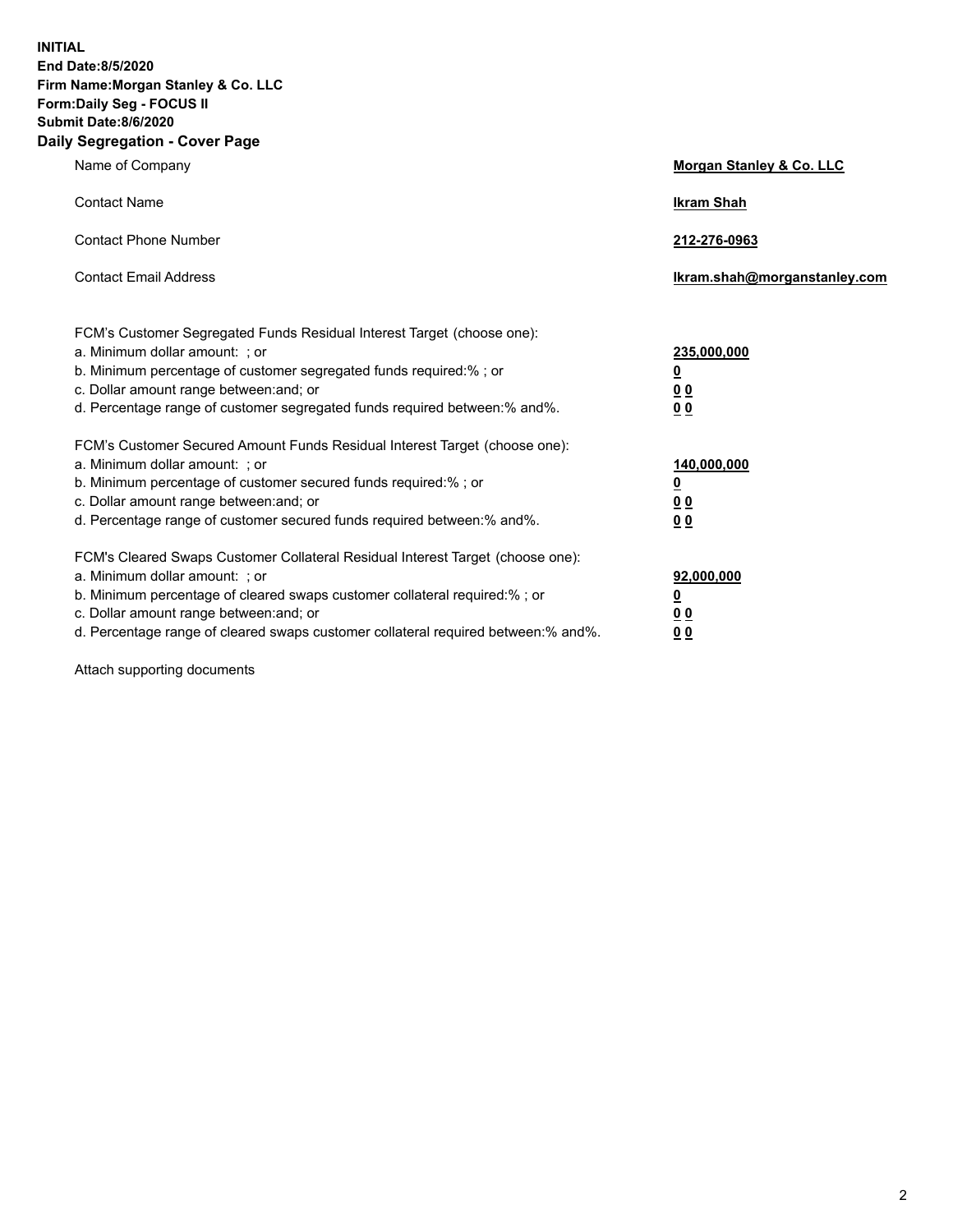|     | <b>INITIAL</b><br>End Date: 8/5/2020<br>Firm Name: Morgan Stanley & Co. LLC<br>Form: Daily Seg - FOCUS II<br><b>Submit Date: 8/6/2020</b><br><b>Daily Segregation - Secured Amounts</b>                                 |                                                                  |
|-----|-------------------------------------------------------------------------------------------------------------------------------------------------------------------------------------------------------------------------|------------------------------------------------------------------|
|     | Foreign Futures and Foreign Options Secured Amounts<br>Amount required to be set aside pursuant to law, rule or regulation of a foreign<br>government or a rule of a self-regulatory organization authorized thereunder | $0$ [7305]                                                       |
| 1.  | Net ledger balance - Foreign Futures and Foreign Option Trading - All Customers<br>A. Cash                                                                                                                              | 4,162,831,676 [7315]                                             |
| 2.  | B. Securities (at market)<br>Net unrealized profit (loss) in open futures contracts traded on a foreign board of trade                                                                                                  | 3,109,521,991 [7317]<br>775,676,362 [7325]                       |
| 3.  | Exchange traded options                                                                                                                                                                                                 |                                                                  |
|     | a. Market value of open option contracts purchased on a foreign board of trade                                                                                                                                          | 12,430,664 [7335]                                                |
|     | b. Market value of open contracts granted (sold) on a foreign board of trade                                                                                                                                            | -16,626,172 [7337]                                               |
| 4.  | Net equity (deficit) (add lines 1. 2. and 3.)                                                                                                                                                                           | 8,043,834,521 [7345]                                             |
| 5.  | Account liquidating to a deficit and account with a debit balances - gross amount                                                                                                                                       | 45,054,207 [7351]                                                |
|     | Less: amount offset by customer owned securities                                                                                                                                                                        | -37,592,405 [7352] 7,461,802<br>[7354]                           |
| 6.  | Amount required to be set aside as the secured amount - Net Liquidating Equity                                                                                                                                          | 8,051,296,323 [7355]                                             |
|     | Method (add lines 4 and 5)                                                                                                                                                                                              |                                                                  |
| 7.  | Greater of amount required to be set aside pursuant to foreign jurisdiction (above) or line                                                                                                                             | 8,051,296,323 [7360]                                             |
|     | 6.                                                                                                                                                                                                                      |                                                                  |
|     | FUNDS DEPOSITED IN SEPARATE REGULATION 30.7 ACCOUNTS                                                                                                                                                                    |                                                                  |
| 1.  | Cash in banks                                                                                                                                                                                                           |                                                                  |
|     | A. Banks located in the United States<br>B. Other banks qualified under Regulation 30.7                                                                                                                                 | 461,806,945 [7500]<br>825,550,692 [7520] 1,287,357,637<br>[7530] |
| 2.  | <b>Securities</b>                                                                                                                                                                                                       |                                                                  |
|     | A. In safekeeping with banks located in the United States                                                                                                                                                               | 421,738,948 [7540]                                               |
|     | B. In safekeeping with other banks qualified under Regulation 30.7                                                                                                                                                      | 0 [7560] 421,738,948 [7570]                                      |
| 3.  | Equities with registered futures commission merchants<br>A. Cash                                                                                                                                                        |                                                                  |
|     | <b>B.</b> Securities                                                                                                                                                                                                    | 21,025,528 [7580]<br>$0$ [7590]                                  |
|     | C. Unrealized gain (loss) on open futures contracts                                                                                                                                                                     | 9,832,121 [7600]                                                 |
|     | D. Value of long option contracts                                                                                                                                                                                       | $0$ [7610]                                                       |
|     | E. Value of short option contracts                                                                                                                                                                                      | 0 [7615] 30,857,649 [7620]                                       |
| 4.  | Amounts held by clearing organizations of foreign boards of trade                                                                                                                                                       |                                                                  |
|     | A. Cash                                                                                                                                                                                                                 | $0$ [7640]                                                       |
|     | <b>B.</b> Securities<br>C. Amount due to (from) clearing organization - daily variation                                                                                                                                 | $0$ [7650]                                                       |
|     | D. Value of long option contracts                                                                                                                                                                                       | $0$ [7660]<br>$0$ [7670]                                         |
|     | E. Value of short option contracts                                                                                                                                                                                      | 0 [7675] 0 [7680]                                                |
| 5.  | Amounts held by members of foreign boards of trade                                                                                                                                                                      |                                                                  |
|     | A. Cash                                                                                                                                                                                                                 | 3,083,673,636 [7700]                                             |
|     | <b>B.</b> Securities                                                                                                                                                                                                    | 2,687,783,043 [7710]                                             |
|     | C. Unrealized gain (loss) on open futures contracts                                                                                                                                                                     | 765,844,241 [7720]                                               |
|     | D. Value of long option contracts                                                                                                                                                                                       | 12,430,664 [7730]                                                |
|     | E. Value of short option contracts                                                                                                                                                                                      | -16,626,172 [7735] 6,533,105,412<br>$[7740]$                     |
| 6.  | Amounts with other depositories designated by a foreign board of trade                                                                                                                                                  | $0$ [7760]                                                       |
| 7.  | Segregated funds on hand                                                                                                                                                                                                | $0$ [7765]                                                       |
| 8.  | Total funds in separate section 30.7 accounts                                                                                                                                                                           | 8,273,059,646 [7770]                                             |
| 9.  | Excess (deficiency) Set Aside for Secured Amount (subtract line 7 Secured Statement<br>Page 1 from Line 8)                                                                                                              | 221,763,323 [7380]                                               |
| 10. | Management Target Amount for Excess funds in separate section 30.7 accounts                                                                                                                                             | 140,000,000 [7780]                                               |

11. Excess (deficiency) funds in separate 30.7 accounts over (under) Management Target **81,763,323** [7785]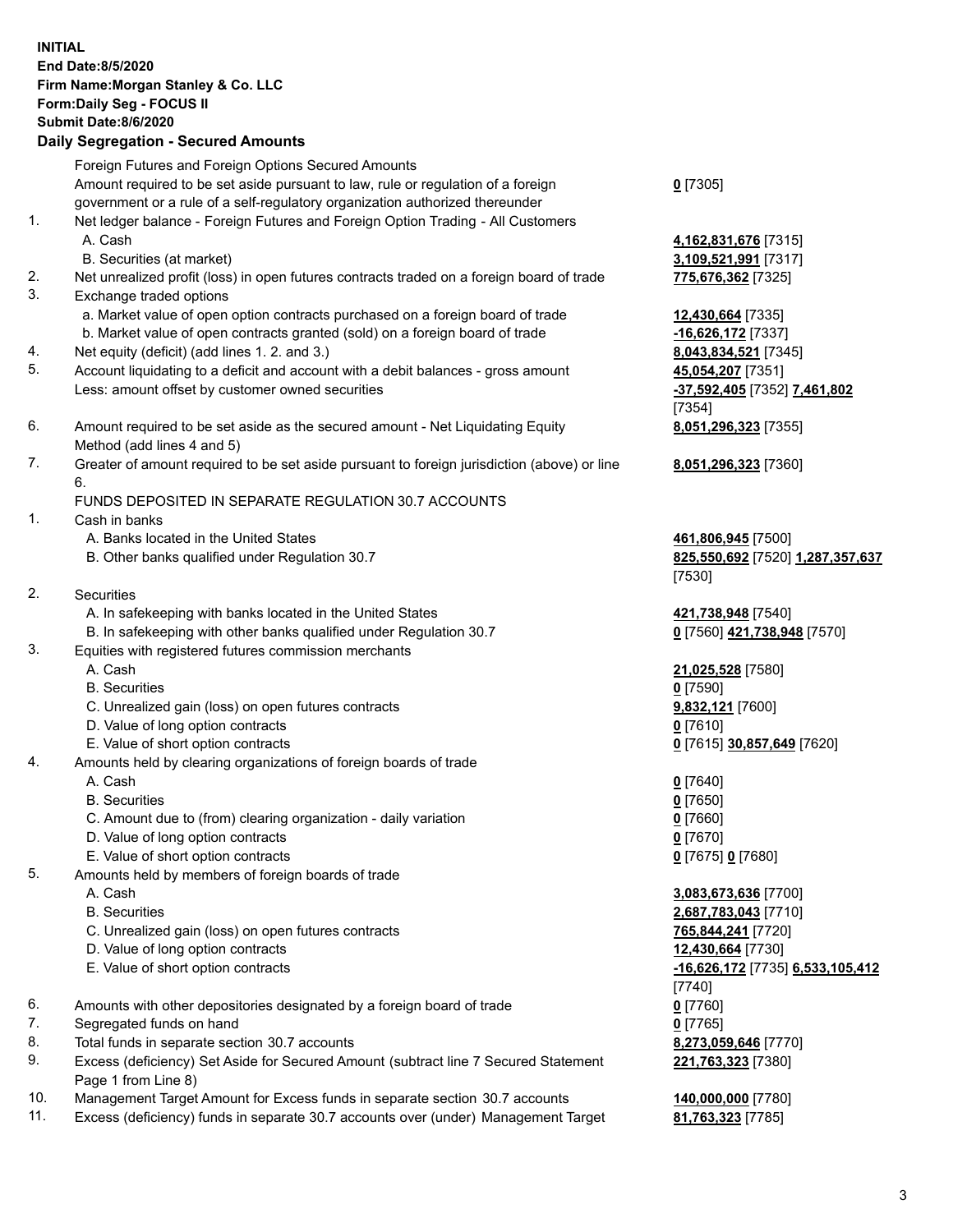|     | <b>INITIAL</b><br>End Date:8/5/2020<br>Firm Name: Morgan Stanley & Co. LLC<br>Form: Daily Seg - FOCUS II<br><b>Submit Date:8/6/2020</b><br>Daily Segregation - Segregation Statement |                                    |
|-----|--------------------------------------------------------------------------------------------------------------------------------------------------------------------------------------|------------------------------------|
|     | SEGREGATION REQUIREMENTS(Section 4d(2) of the CEAct)                                                                                                                                 |                                    |
| 1.  | Net ledger balance                                                                                                                                                                   |                                    |
|     | A. Cash                                                                                                                                                                              | 12,192,282,446 [7010]              |
|     | B. Securities (at market)                                                                                                                                                            | 8,687,161,483 [7020]               |
| 2.  | Net unrealized profit (loss) in open futures contracts traded on a contract market                                                                                                   | 4,516,768,241 [7030]               |
| 3.  | Exchange traded options                                                                                                                                                              |                                    |
|     | A. Add market value of open option contracts purchased on a contract market                                                                                                          | 546,994,495 [7032]                 |
|     | B. Deduct market value of open option contracts granted (sold) on a contract market                                                                                                  | 498,517,503 [7033]                 |
| 4.  | Net equity (deficit) (add lines 1, 2 and 3)                                                                                                                                          | 25,444,689,162 [7040]              |
| 5.  | Accounts liquidating to a deficit and accounts with                                                                                                                                  |                                    |
|     | debit balances - gross amount                                                                                                                                                        | 331,277,602 [7045]                 |
|     | Less: amount offset by customer securities                                                                                                                                           | -330,765,005 [7047] 512,597 [7050] |
| 6.  | Amount required to be segregated (add lines 4 and 5)                                                                                                                                 | 25,445,201,759 [7060]              |
|     | FUNDS IN SEGREGATED ACCOUNTS                                                                                                                                                         |                                    |
| 7.  | Deposited in segregated funds bank accounts                                                                                                                                          |                                    |
|     | A. Cash                                                                                                                                                                              | 4,510,664,931 [7070]               |
|     | B. Securities representing investments of customers' funds (at market)                                                                                                               | $0$ [7080]                         |
|     | C. Securities held for particular customers or option customers in lieu of cash (at<br>market)                                                                                       | 1,022,388,888 [7090]               |
| 8.  | Margins on deposit with derivatives clearing organizations of contract markets                                                                                                       |                                    |
|     | A. Cash                                                                                                                                                                              | 12,671,318,832 [7100]              |
|     | B. Securities representing investments of customers' funds (at market)                                                                                                               | $0$ [7110]                         |
|     | C. Securities held for particular customers or option customers in lieu of cash (at                                                                                                  | 7,664,772,595 [7120]               |
|     | market)                                                                                                                                                                              |                                    |
| 9.  | Net settlement from (to) derivatives clearing organizations of contract markets                                                                                                      | -76,694,922 [7130]                 |
| 10. | Exchange traded options                                                                                                                                                              |                                    |
|     | A. Value of open long option contracts                                                                                                                                               | 546,994,495 [7132]                 |
|     | B. Value of open short option contracts                                                                                                                                              | 498,517,503 [7133]                 |
| 11. | Net equities with other FCMs                                                                                                                                                         |                                    |
|     | A. Net liquidating equity                                                                                                                                                            | 16,902,285 [7140]                  |
|     | B. Securities representing investments of customers' funds (at market)                                                                                                               | <u>0</u> [7160]                    |
|     | C. Securities held for particular customers or option customers in lieu of cash (at<br>market)                                                                                       | $0$ [7170]                         |
| 12. | Segregated funds on hand                                                                                                                                                             | $0$ [7150]                         |
| 13. | Total amount in segregation (add lines 7 through 12)                                                                                                                                 | 25,857,829,601 [7180]              |
| 14. | Excess (deficiency) funds in segregation (subtract line 6 from line 13)                                                                                                              | 412,627,842 [7190]                 |
| 15. | Management Target Amount for Excess funds in segregation                                                                                                                             | 235,000,000 [7194]                 |
|     |                                                                                                                                                                                      |                                    |

16. Excess (deficiency) funds in segregation over (under) Management Target Amount Excess

**177,627,842** [7198]